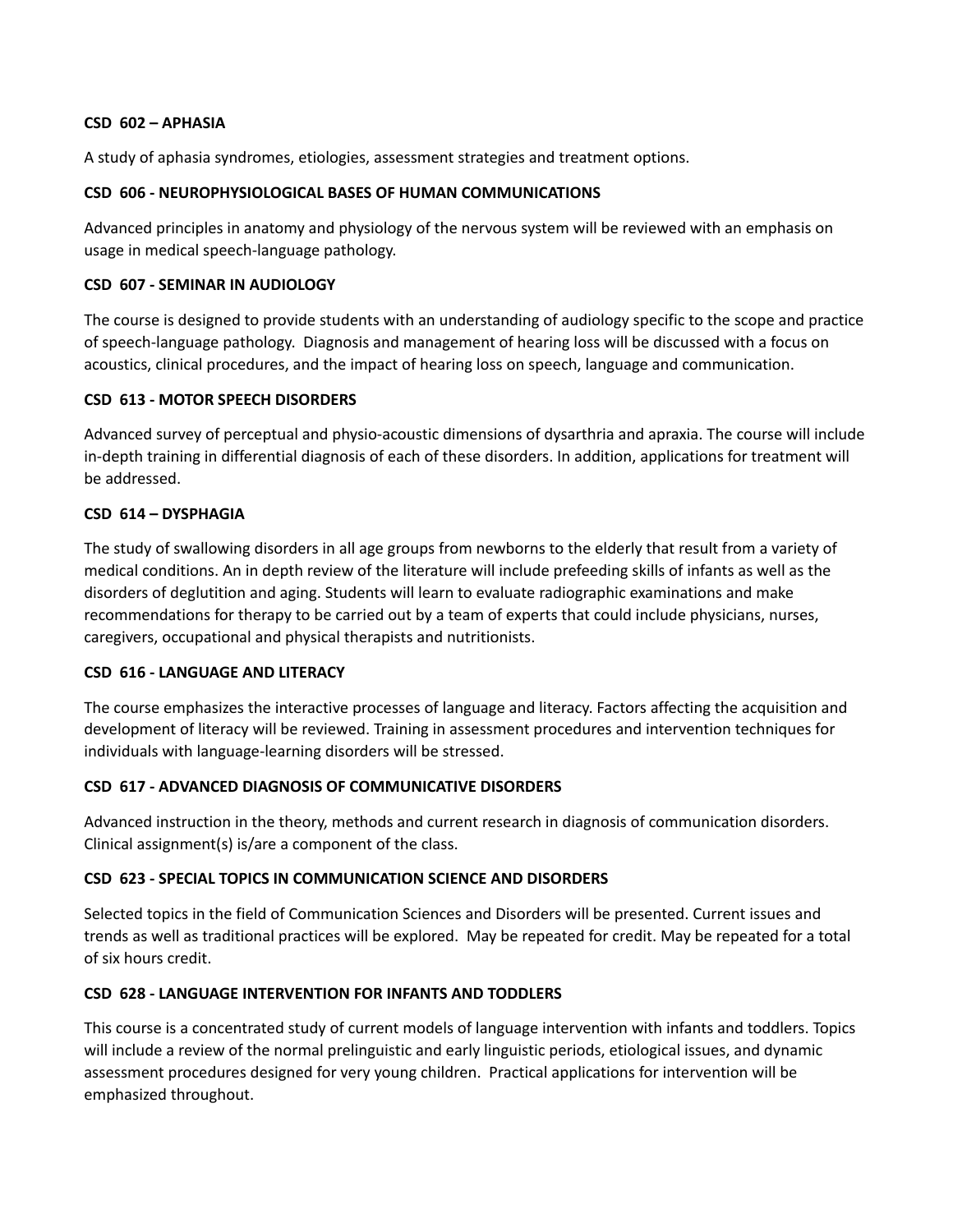### **CSD 632 - SEMINAR IN VOICE AND RESONANCE**

A study of the etiologies, characteristics, assessment strategies, and treatment procedures associated with disorders of voice and resonance in pediatric and adult populations.

### **CSD 633 - SEMINAR IN FLUENCY**

A study of the etiologies, characteristics, assessment strategies and treatment procedures associated with disorders of fluency in pediatric and adult populations.

# **CSD 634 – DEVELOPMENTAL AND ACQUIRED COGNITIVE-COMMUNICATION DISORDERS**

Advanced survey exploring a variety of developmental and acquired neurogenic communication disorders, including intellectual disabilities, dementia, right hemisphere syndrome and traumatic brain injury. Emphasis on prevention, formal and informal assessment, differential diagnosis, and approaches to evidence-based interventions.

## **CSD 687 - RESEARCH METHODS IN COMMUNICATION SCIENCE & DISORDERS**

Principles, procedures, and techniques of research with an intensive survey of scientific investigations in communication sciences and disorders and related fields. Emphasis on practical application for clinicians.